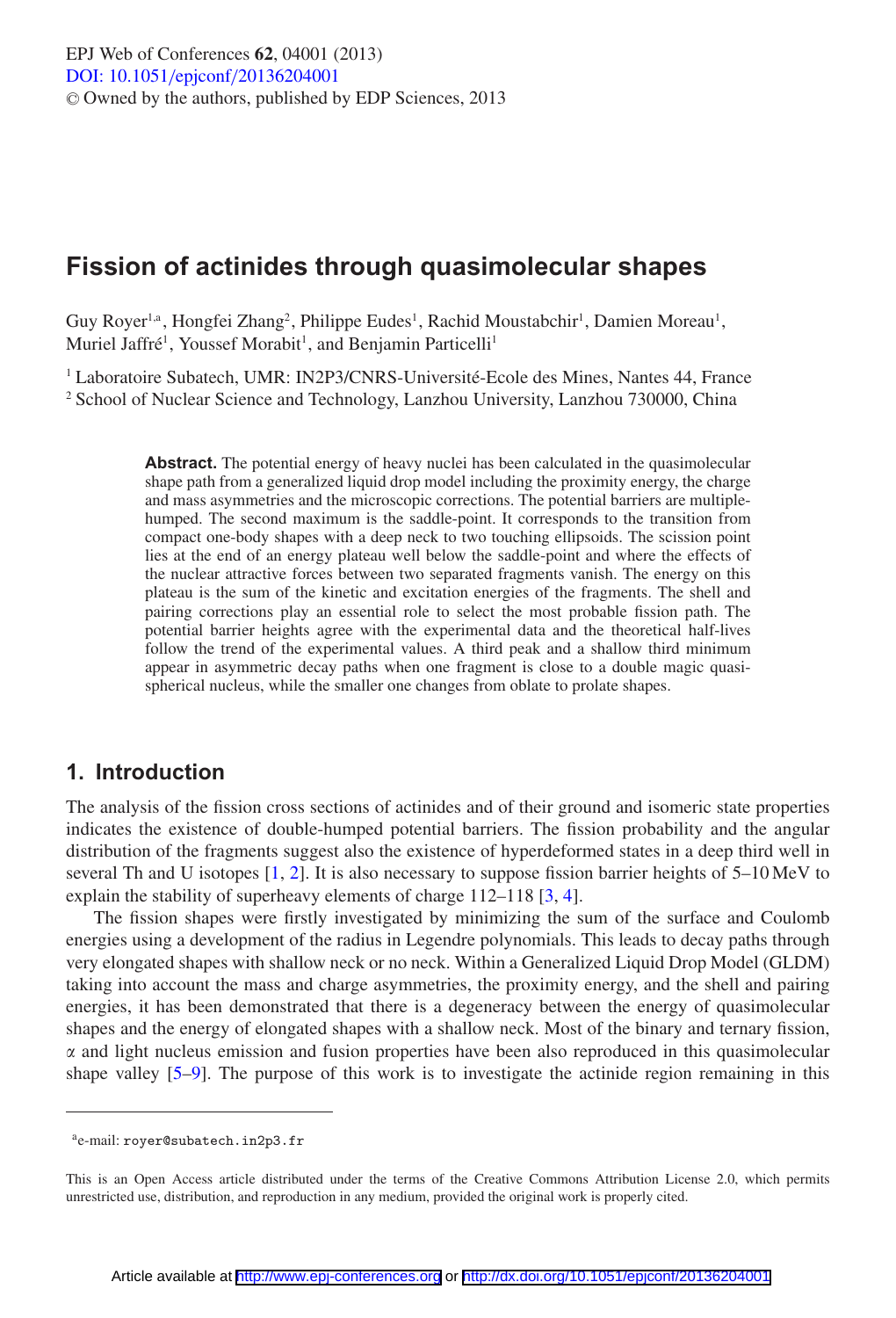<span id="page-1-0"></span>



**Figure 1.** Contribution of the Coulomb, surface and nuclear proximity energies to the total deformation energy  $\vec{E}$  of the  $^{160}$ Dy versus the distance between the mass centers. The dotted line indicates the contact point between spherical fragments.

Figure 2. Fission barriers of <sup>234</sup>U: the dotted and thick full curves correspond to the potential for quasi-molecular shapes without and with proximity energy, the thin full curve gives the energy of elongated shapes while the chain curve is the energy of two separated oblate spheroids without proximity contribution.

<span id="page-1-1"></span>peculiar fusionlike shape path, taking into account the ellipsoidal deformations of the fission fragments, studying with this GLDM all the possible mass and charge asymmetries, accounting for shell and pairing energies.

## **2. Potential barriers**

Firstly, the macroscopic contributions to the deformation energy E derived from this GLDM energy are shown in Figure [1](#page-1-0) for the <sup>160</sup>Dy nucleus. The surface and proximity energies  $E_s$  and  $E_n$  change drastically at the contact point since the surface is constant after the separation and the nuclear attraction is greatest at the contact point. Nevertheless, the total energy varies gently even around the contact point. Moreover the barrier height corresponds to the fission barrier height [\[5\]](#page-5-4). In the Figure [2](#page-1-1) the deformation energies of the 234U nucleus corresponding to different shape sequences without and with proximity energy contribution are compared. The potential energy calculated using quasimolecular shapes without taking into account the proximity energy, the so-called Coulomb barrier, is very energetically unfavourable. On the contrary, when the proximity energy is included for the same shape sequence, the barrier height may be compared with the barrier height of the potential energy for usual elongated and little or not creviced shapes. Furthermore, a double-humped barrier appears even macroscopically for the compact and necked shapes. This shows clearly that the comparison between the two shape sequences must be re-examined when the additional proximity energy term is taken into account. The two spheroid shapes would be also highly competitive with regard to the usual elongated shapes if the proximity energy was included.

The picture of the Businaro-Gallone point assuming that, macroscopically, asymmetric fission is favoured for light systems and symmetric fission for heavy nuclei is also observed in the quasimolecular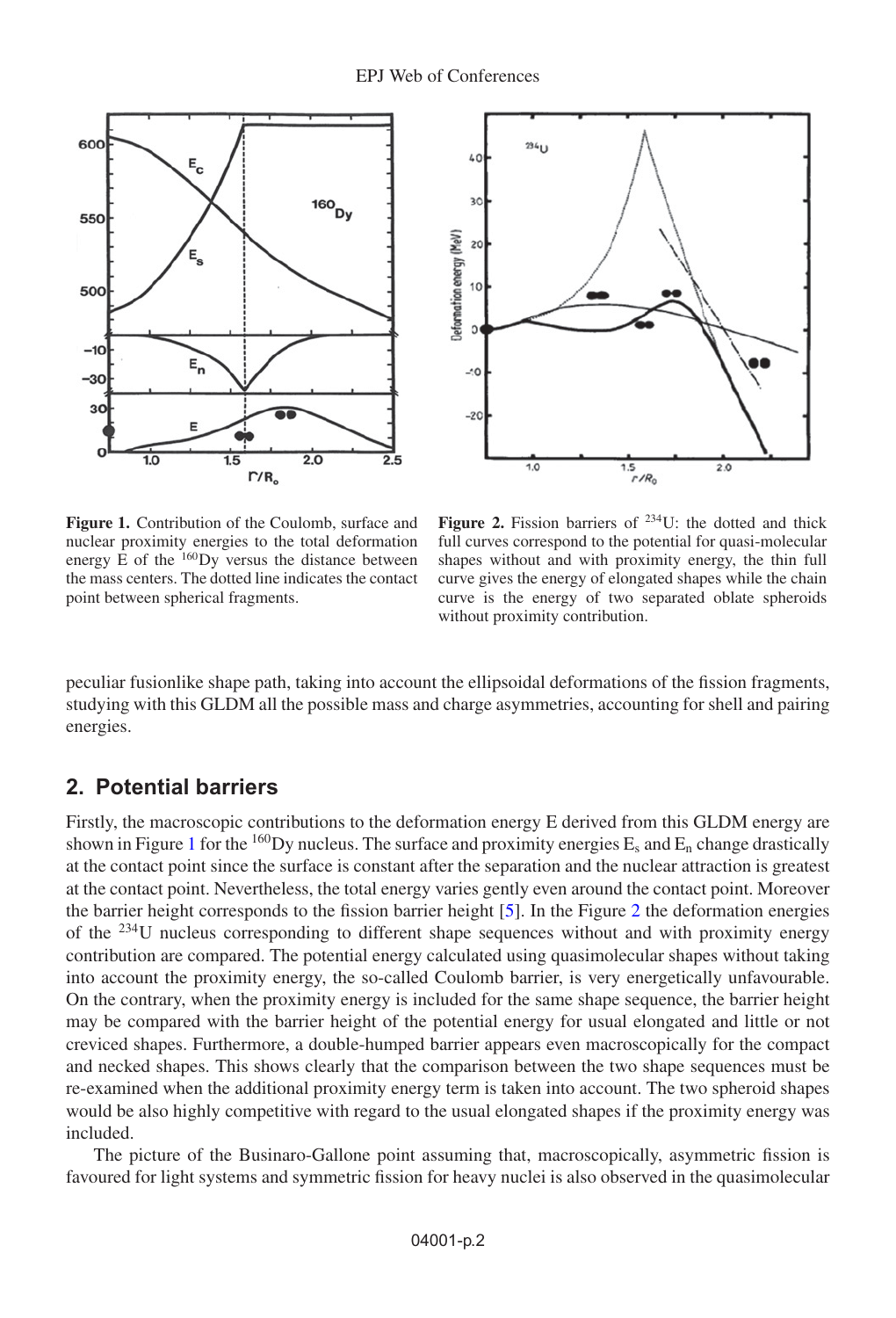<span id="page-2-0"></span>

<span id="page-2-1"></span>**Figure 3.** Macroscopic fission barriers as functions of the decay asymmetry  $(A_1 - A_2)/(A_1 + A_2)$  and the distance between the mass centers r for the two <sup>86</sup>Kr and <sup>205</sup>At nuclei.



**Figure 4.** Macroscopic barriers of the symmetric fission in the beta-stability valley and in the quasimolecular shape valleys.

shape path (see Fig. [3\)](#page-2-0). More generally, it has been proved that the potential barrier heights in this valley correspond precisely to the fission barrier heights [\[5](#page-5-4)[–9\]](#page-5-5).

The dependence of the potential barriers on the mass of the decaying nucleus is displayed in Figure [4.](#page-2-1) With increasing mass appear macroscopically a plateau and a second external relative minimum and internal peak due to the proximity energy and then the possibility of isomeric states.

In Figure [5](#page-3-0) the shell and pairing energies have been introduced as well as the ellipsoidal deformations of the fragments to calculate the different exit channels of  $240$ Pu. Multiple-humped potential barriers appear. The heights of the two peaks are displayed on Figure [6.](#page-3-1) The height of the first peak is almost constant since it depends on the shell effects around the ground state. The shell effects and the proximity energies flatten the potential energy surface and generate a shallow second minimum. The second maximum, the saddle-point, corresponds to the transition from compact and creviced onebody shapes to two touching oblate ellipsoids. The height of this second peak generally increases with the asymmetry but the shell and pairing energies lead to strong distortions from this general behaviour. The barrier for the most probable exit channel is also shown on Figure [7.](#page-3-2) The scission point corresponds to the vanishing of the proximity energy and the effective separation of the fragments. It occurs on an energy plateau corresponding to the fragment kinetic energy plus an excitation energy. The evolution of the shell effects and shapes of the fragments play a main role during the descent from the saddle-point to the scission point (see also  $[10]$ ).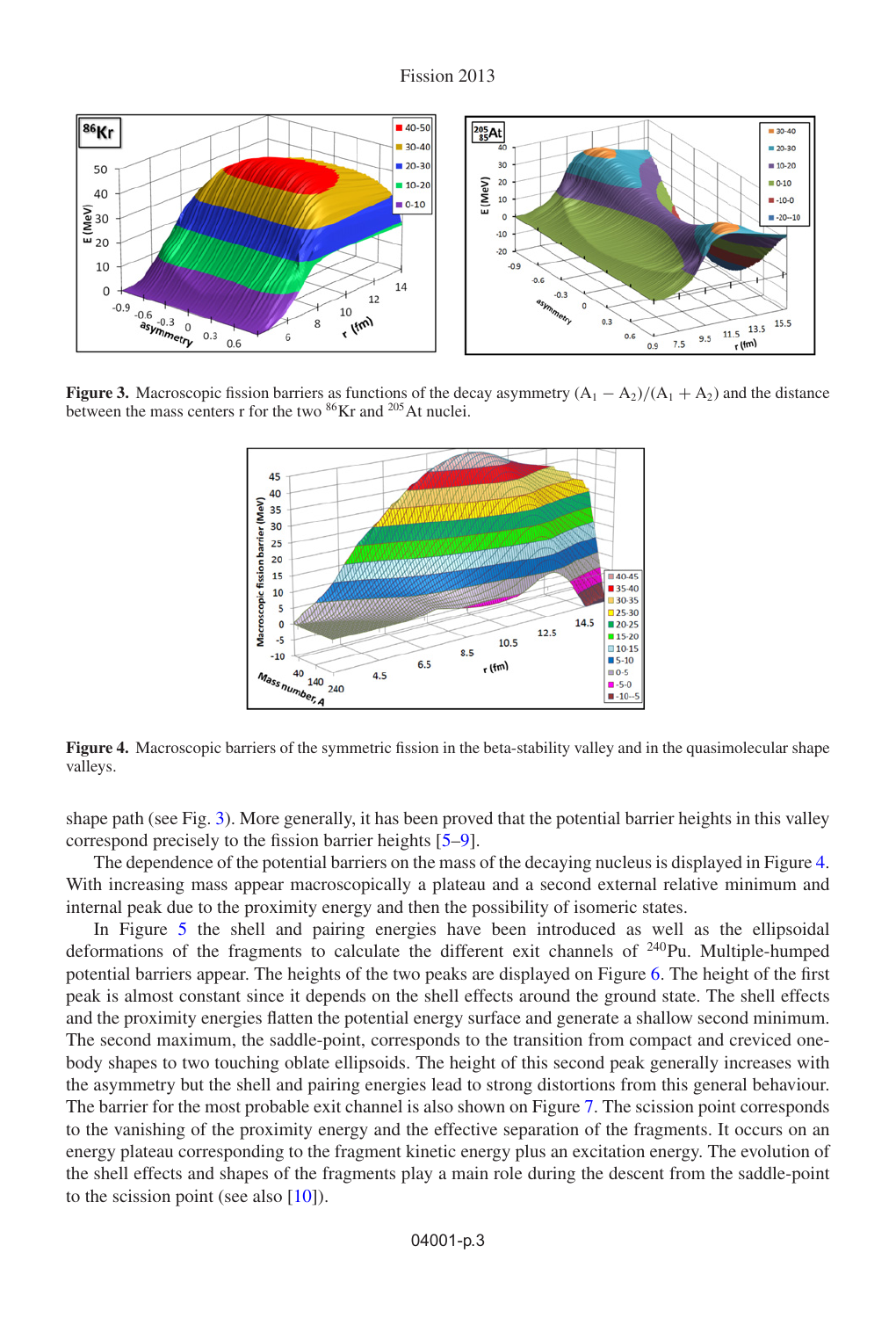#### EPJ Web of Conferences

<span id="page-3-0"></span>

**Figure 5.** Multiple-humped microscopic barriers for <sup>240</sup>Pu as a function of the heaviest fragment mass.

<span id="page-3-1"></span>

**Figure 6.** Heights of the inner and outer peaks of the fission barrier versus the mass of the heaviest fragment.



**Figure 7.** Asymmetric fission barrier of a <sup>240</sup>Pu nucleus emitting a magic nucleus  $128$  Sn. The dashed curve corresponds to the macroscopic energy within the twosphere approximation for the two-body shapes while the solid line includes the microscopic corrections and the ellipsoidal deformations of the fragments.

<span id="page-3-2"></span>Shallow third minimum and peak appear in specific asymmetric exit channels where one fragment is close to a double magic quasi-spherical nucleus while the other one evolves from oblate to prolate shapes. Then the third peak corresponds to two separated spheres and the maximum of the shell effects. Such triple-humped barriers do not appear in symmetric exit channels.

The heights of the two peaks of the potential barriers roughly agree with the experimental data [\[9\]](#page-5-5).

## **3. Fission half-lives**

Within this asymmetric fission model the decay constant is simply the product of the assault frequency by the barrier penetrability. For shapes near the ground state the selected inertia is largely above the irrotational flow value since a large amount of internal reorganization occurs at level crossings [\[9](#page-5-5)]. For highly deformed shapes the reduced mass is reached asymptotically.

The experimental spontaneous fission half-lives and theoretical predictions are compared in Table [1.](#page-4-0) There is a rough agreement with most of the experimental data on 26 orders of magnitude for the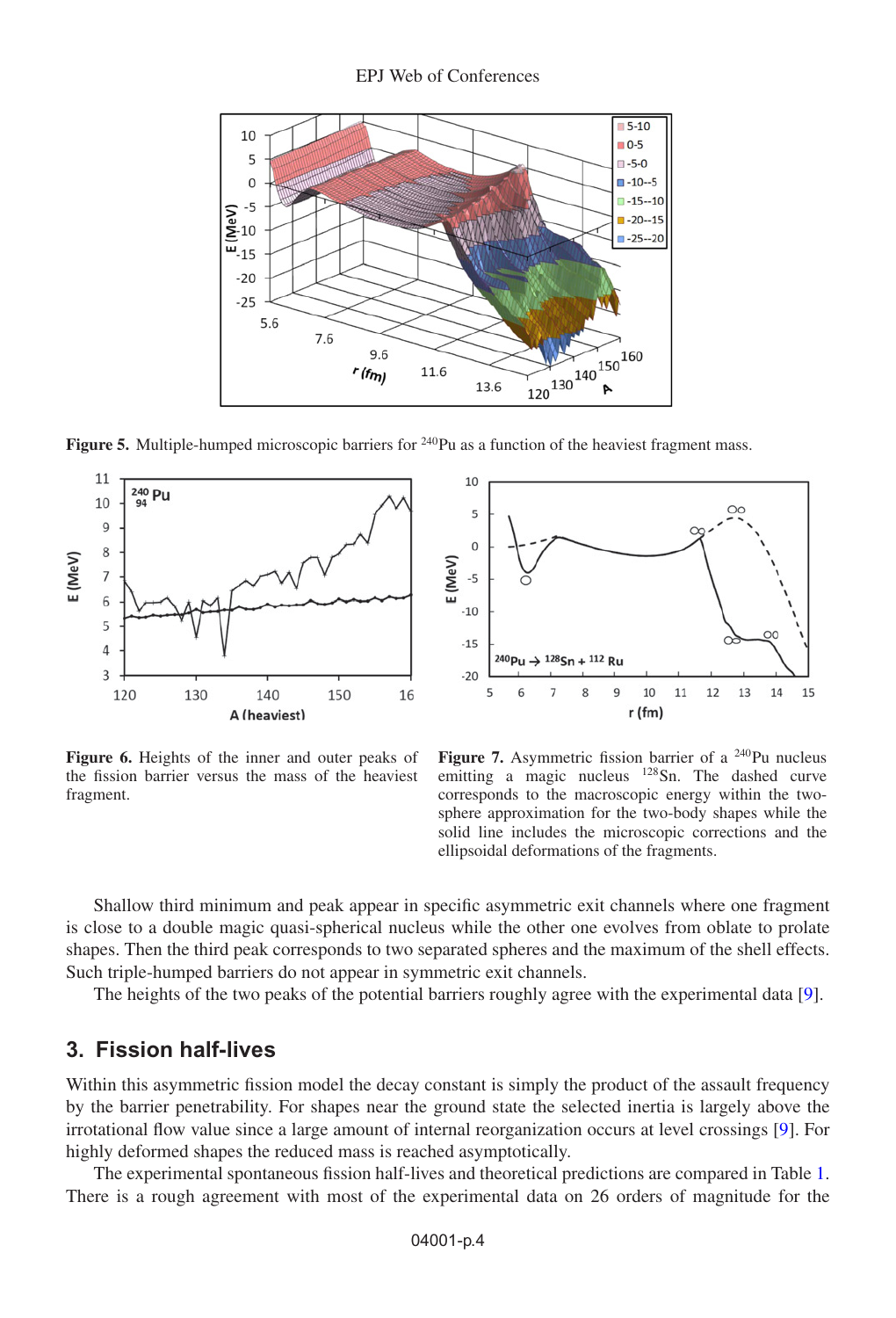| <b>Nucleus</b>      | $T_{1/2, exp}(s)$    | $T_{1/2}(s)[9, Z = 114]$ | $\overline{T_{1/2}(s)[9, Z=116]}$ | $T_{1/2}$ (s) [11]   |
|---------------------|----------------------|--------------------------|-----------------------------------|----------------------|
| $234$ U             | $4.7 \times 10^{23}$ | $4.6 \times 10^{19}$     | $1.1\times10^{21}$                | $2.9 \times 10^{22}$ |
| $236$ U             | $7.8 \times 10^{23}$ | $1.7\times10^{22}$       | $5.4 \times 10^{23}$              | $1.7\times10^{22}$   |
| $238$ U             | $2.6 \times 10^{23}$ | $5.2 \times 10^{23}$     | $1.1\times10^{25}$                | $1.1\times10^{21}$   |
| $^{239}\rm{Pu}$     | $2.5\times10^{23}$   | $9.9 \times 10^{22}$     | $4.1 \times 10^{24}$              | $2.7\times10^{22}$   |
| $^{240}\mathrm{Pu}$ | $3.7\times10^{18}$   | $2.3\times10^{20}$       | $1.2\times10^{22}$                | $5.1\times10^{22}$   |
| $\mathrm{^{243}Am}$ | $6.3 \times 10^{21}$ | $3.6\times10^{22}$       | $2.0\times10^{24}$                | $6.9 \times 10^{20}$ |
| $\rm ^{243}Cm$      | $1.7 \times 10^{19}$ | $2.3 \times 10^{16}$     | $6.0 \times 10^{18}$              | $4.4 \times 10^{20}$ |
| $\mathrm{^{245}Cm}$ | $4.4\times10^{19}$   | $2.0\times10^{20}$       | $2.2 \times 10^{22}$              | $8.6\times10^{20}$   |
| $\rm ^{248}Cm$      | $1.3\times10^{14}$   | $1.9\times10^{18}$       | $2.3\times10^{20}$                | $4.6 \times 10^{18}$ |
| $^{249}$ BK         | $6.1\times10^{16}$   | $1.1\times10^{16}$       | $6.2\times10^{16}$                | $2.1\times10^{16}$   |
| 250Cf               | $5.2\times10^{11}$   | $4.2 \times 10^{11}$     | $1.2\times10^{15}$                | $4.1\times10^{16}$   |
| $^{253}\mathrm{Es}$ | $2.0 \times 10^{13}$ | $3.7 \times 10^{9}$      | $3.7 \times 10^{9}$               | $2.6 \times 10^{12}$ |
| $^{255}\mathrm{Es}$ | $8.4\times10^{10}$   | $5.5 \times 10^{6}$      | $3.5 \times 10^{9}$               | $2.3\times10^8$      |
| $^{250}\mathrm{Fm}$ | $2.6\times10^7$      | $1.8\times10^3$          | $4.3 \times 10^{5}$               | $4.5\times10^7$      |
| $^{254}\mathrm{Fm}$ | $1.9 \times 10^{7}$  | $1.9\times10^4$          | $5.6 \times 10^{6}$               | $5.2 \times 10^{7}$  |
| $^{255}\mbox{Md}$   | $1.1 \times 10^{6}$  | $1.8 \times 10^{2}$      | $4.1 \times 10^{4}$               | $8.4\times10^5$      |
| $^{257}\mbox{Md}$   | $2.0\times10^6$      | $1.1 \times 10^{3}$      | $2.7 \times 10^{4}$               | $1.8 \times 10^{5}$  |
| $\rm ^{259}Nd$      | $5.8\times10^3$      | $7.7\times10^{-1}$       | $1.3 \times 10^{3}$               | $2.9 \times 10^{3}$  |
| $^{252}\mathrm{No}$ | $1.2 \times 10^{1}$  | $2.5 \times 10^{-1}$     | $4.3 \times 10^{1}$               | $2.2 \times 10^{4}$  |
| $^{254}\rm{No}$     | $3.0 \times 10^{4}$  | $1.1\times10^{0}$        | $1.9\times10^2$                   | $5.1\times10^4$      |
| $^{256}\rm{No}$     | $1.1 \times 10^{2}$  | $1.9 \times 10^{0}$      | $3.7 \times 10^{2}$               | $2.1 \times 10^{4}$  |
| $^{252}\rm{Lr}$     | $3.6 \times 10^{1}$  | $1.6\times10^{-3}$       | $2.6 \times 10^{-1}$              | $2.0 \times 10^{2}$  |
| $^{256}\rm{Lr}$     | $9.0 \times 10^{5}$  | $3.6 \times 10^{-2}$     | $6.7 \times 10^{0}$               | $3.3 \times 10^{2}$  |
| $259$ Lr            | $5.8 \times 10^{3}$  | $1.3 \times 10^{-3}$     | $1.3\times10^{0}$                 | $3.4 \times 10^{2}$  |
| $^{256}\mathrm{Rf}$ | $6.4 \times 10^{-3}$ | $3.5 \times 10^{-4}$     | $5.6 \times 10^{-2}$              | $4.0 \times 10^{1}$  |
| $^{258}$ Rf         | $9.4 \times 10^{-2}$ | $8.2 \times 10^{-4}$     | $1.6 \times 10^{-1}$              | $4.2 \times 10^{1}$  |
| $^{260}\mathrm{Rf}$ | $5.1\times10^{-2}$   | $2.8 \times 10^{-4}$     | $4.7 \times 10^{-2}$              | $3.6\times10^{0}$    |
| $^{255}$ Db         | $8.0\times10^{-1}$   | $2.5\times10^{-6}$       | $3.6 \times 10^{-4}$              | $3.5\times10^{-1}$   |
| $^{258}\mathrm{Sg}$ | $5.2\times10^{-3}$   | $1.1\times10^{-6}$       | $2.2\times10^{-4}$                | $2.9 \times 10^{-2}$ |
| $^{262}{\rm Sg}$    | $7.0 \times 10^{-3}$ | $2.9\times10^{-7}$       | $5.2 \times 10^{-5}$              | $3.9 \times 10^{-5}$ |
| $^{264}\mathrm{Hs}$ | $1.6 \times 10^{-3}$ | $2.1\times10^{-10}$      | $3.5 \times 10^{-8}$              | $5.1\times10^{-8}$   |
| $^{286}\mathrm{Fl}$ | $1.3 \times 10^{-1}$ | $8.0 \times 10^{3}$      | $7.2\times10^{-2}$                | $6.9 \times 10^{-2}$ |

<span id="page-4-0"></span>**Table 1.** Comparison between experimental and theoretical spontaneous fission half-lives.

actinides. The same approach has been applied to superheavy elements. The GLDM leads to too low half-life values assuming that  $Z = 114$  is the next proton magic number. A better agreement is obtained selecting  $Z = 116$  $Z = 116$  $Z = 116$ . Finally the last column of table 1 gives the values obtained with an improved version of the GLDM [\[11\]](#page-5-7) which uses slightly different parameters and calculates the shell effects from a Woods-Saxon potential, the pairing energy being shape dependent.

### **4. Summary and conclusion**

Potential barriers of actinides in the quasimolecular shape path have been studied within a generalized liquid drop model including the nuclear proximity energy and microscopic corrections.

Double-humped potential barriers and large deformed minima lodging possibly isomeric states appear. The external saddle-point corresponds to the transition from one-body creviced shapes to two touching ellipsoids. The scission point, where the effects of the nuclear attractive forces between the fragments vanish, lies at the end of an energy plateau below the saddle-point. The energy on this plateau corresponds to the fragment kinetic energy plus an excitation energy. The barrier heights roughly agree with the experimental data. The shell and pairing effects play a main role to decide the most probable decay path. The predicted half-lives follow most of the experimental data. A shallow third minimum